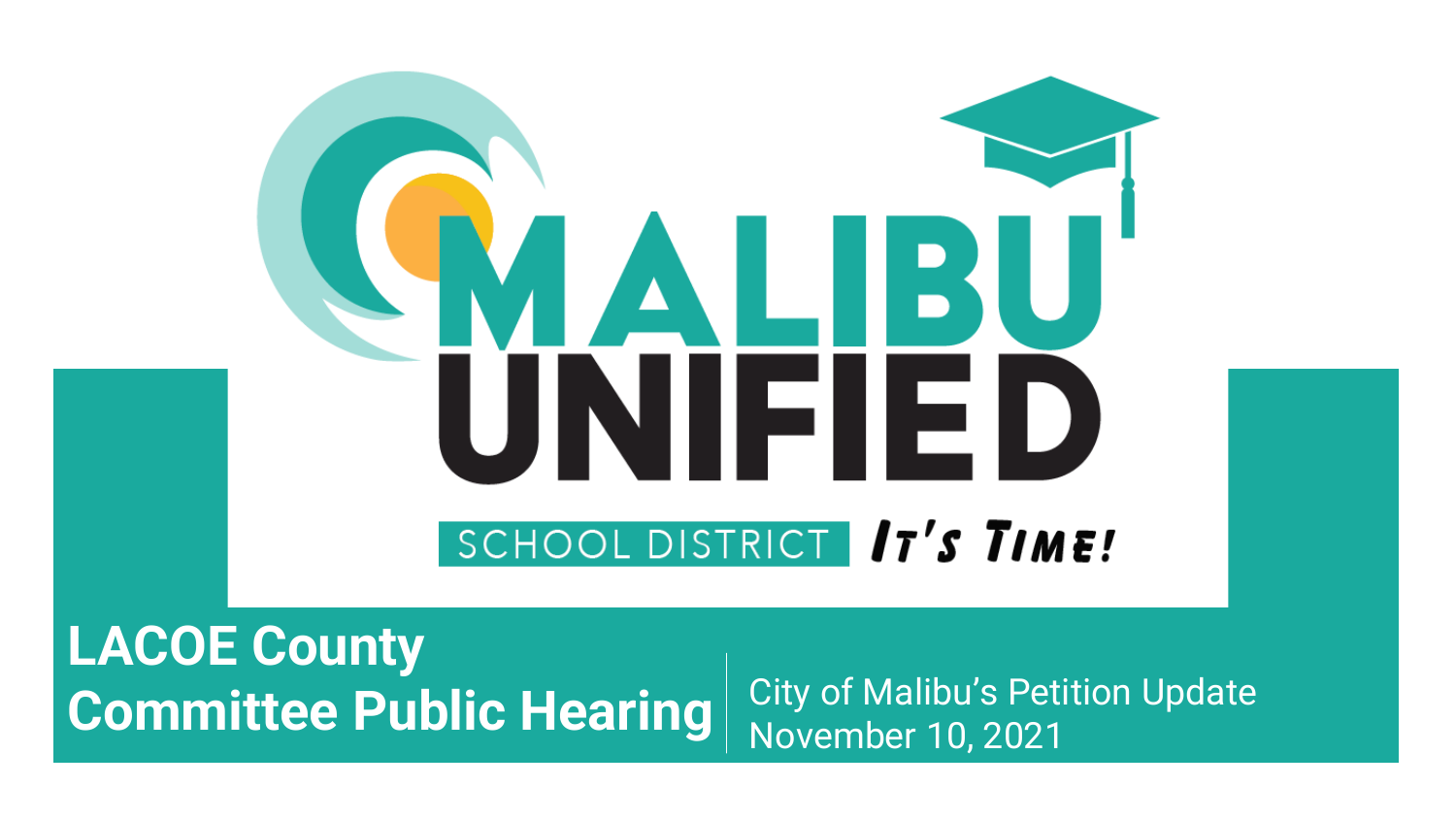#### **INTRODUCTIONS**

#### Councilmember Mikke Pierson

• City Council Ad Hoc Committee Member for School Separation

Christine Wood, Deputy City Attorney, Malibu

• Best Best & Krieger LLP

Steve McClary, Interim City Manager

• City of Malibu

Councilmember Karen Farrer

• City Council Ad Hoc Committee Member for School Separation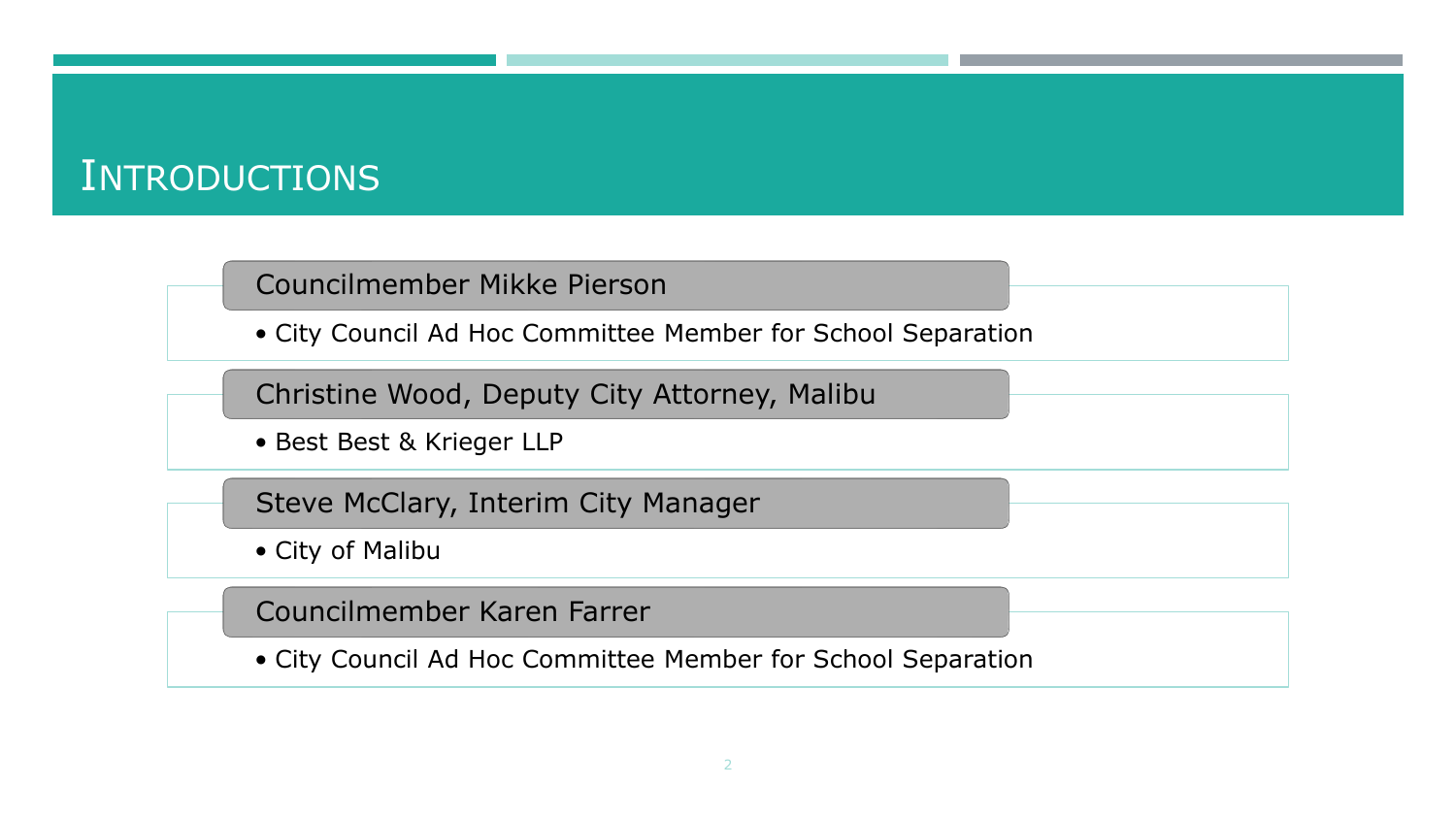# CITY OF MALIBU'S SUBMISSIONS – APRIL 17TH HEARING

- The City's 143-page submittal includes:
	- History of Negotiations & Offers
	- City's Best & Final Offer
	- Malibu Resident's Health & Safety Concerns
	- FactChecker for SM-MUSD's Public **Statements**
	- Dr. Pedro Noguera's 2016 report on the State of Diversity in SM-MUSD

**CITY OF MALIBU'S PETITION FOR UNIFICATION** OF A NEW MALIBU UNIFIED SCHOOL DISTRICT FROM SANTA MONICA-MALIBU UNIFIED SCHOOL DISTRICT **EDUCATION CODE § 35700 et seq** 

#### **Executive Summary**

The City of Malibu ("City") has submitted a petition for unification ("Petition") to the Los Angeles County Committee on School District Organization ("County Committee") because the Malibu City Council and Malibu students, parents, and residents strongly feel it is in the best interest of the entire Malibu community to separate from the Santa Monica-Malibu Unified School District ("SM-MUSD" or "District") and form a new, independent Malibu Unified School District ("MUSD"). Malibu area students have been denied the quality of education they deserve. With separation, both future school districts - MUSD and Santa Monica Unified School District ("SMUSD") - will achieve greater per student funding and be better suited to address the specific needs of their respective communities.

A majority of SM-MUSD students, approximately 85 percent, reside in the Santa Monica area. The SM-MUSD administration focuses on the needs and goals of those students to the detriment of Malibu area students. The rural Malibu community is very different than the urban Santa Monica community, and Malibu students' needs are not being met under the current school district structure. Further, Malibu residents do not have local control due to the relative size of the Malibu voter base as compared to the Santa Monica voter base. Unification is the only solution that will enable Malibu-area residents to determine how to best educate our their students.

#### Everyone agrees separation should occur.

It is not practical for these two communities - Malibu and Santa Monica - to be joined together. Leaders in both Santa Monica and Malibu concur that separation should occur. The City's Petition was submitted to initiate the process for this agreed upon separation. It is understandable that, as with any unification, details of how to implement the reorganization will need to be worked out during the reorganization process.

SM-MUSD currently operates Malibu schools on a completely separate track from Santa Monica schools. Santa Monica area students attend Santa Monica schools. Malibu area students attend Malibu area schools. There is very little intermingling between students from each community. Community-based organizations and events are not shared between these two communities. SM-MUSD even created separate facilities funding districts in 2018, when they created two separate bonding districts one

[C]onsensus has been reached by the Santa Monica-Malibu Unified **School District Board of Education** to find a way to separate the district into MUSD and SMUSD with the guiding principle that no students...would be harmed financially or programmatically from the split...." Dr. Ben Drati, SM-MUSD Superintende Superintendent's Message (Apr 9, 2021)

City of Malibu's Petition for Unification - Executive Summary - Pg 1 65273.0030033876474.1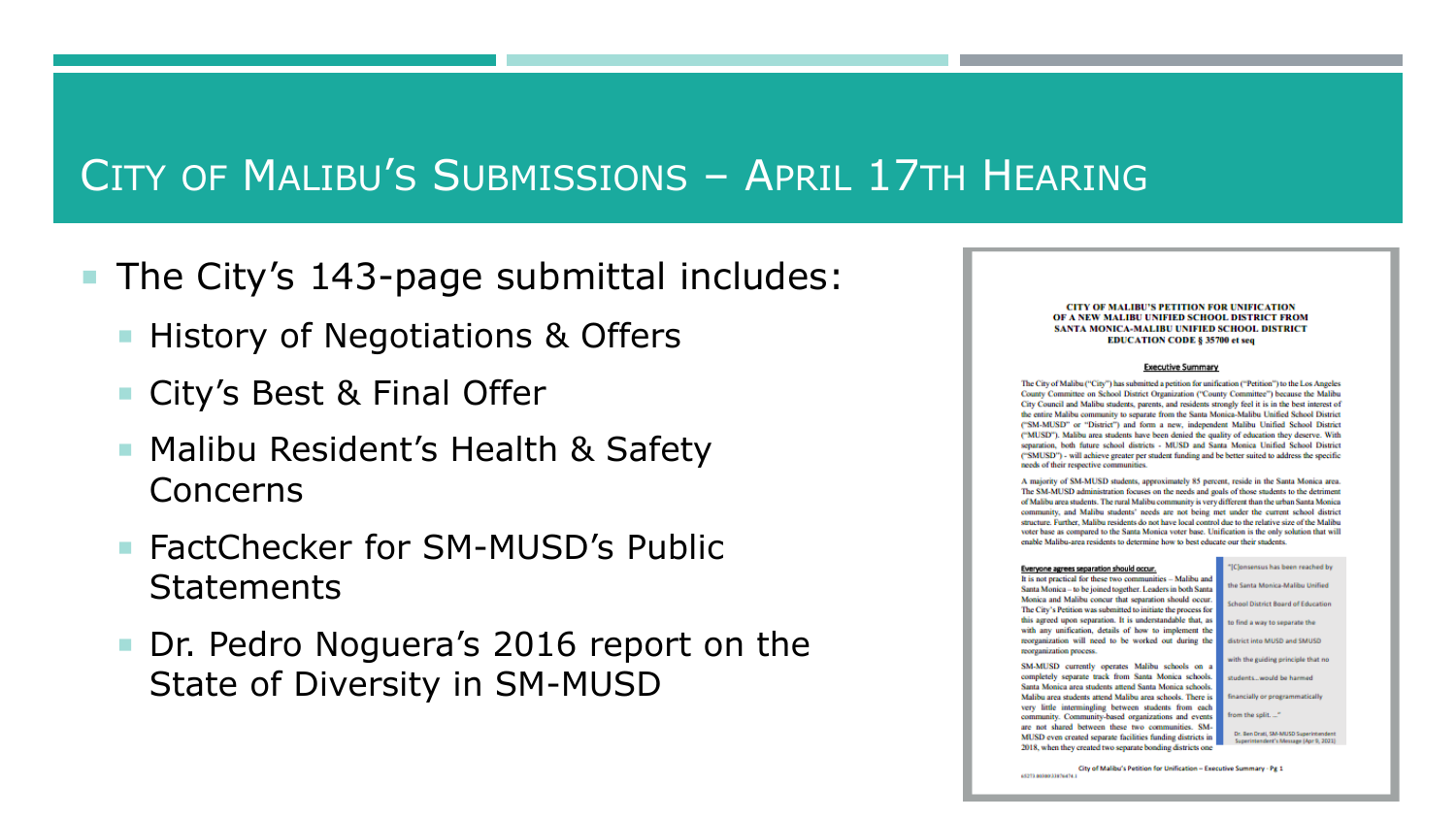# CITY OF MALIBU'S SUBMISSIONS – SEPTEMBER 18TH HEARING

■ The City's supplemental materials clarify where the Petition addresses items omitted from the preliminary Staff Report

#### City of Malibu's Clarifications to LACOE Staff's Analysis of the Nine Criteria

TABLE 1. SUMMARY OF CONDITIONS, FINDINGS, AND RATIONALE

|   |                                    | <b>LACOE Staff's</b>                   |                                                                                                                                                                                                                                                                                |   |                                                                                                                                                                                                                                                                                                                                                                                                                            |
|---|------------------------------------|----------------------------------------|--------------------------------------------------------------------------------------------------------------------------------------------------------------------------------------------------------------------------------------------------------------------------------|---|----------------------------------------------------------------------------------------------------------------------------------------------------------------------------------------------------------------------------------------------------------------------------------------------------------------------------------------------------------------------------------------------------------------------------|
| # | <b>Condition</b>                   | <b>Preliminary Finding</b>             | <b>LACOE Staff's Rationale</b>                                                                                                                                                                                                                                                 |   | <b>City of Malibu's Clarification</b>                                                                                                                                                                                                                                                                                                                                                                                      |
|   | Adequacy in number of<br>students. | May Not Be<br><b>Substantially Met</b> | The resulting Malibu USD may not have, nor<br>may be able to maintain, enrollment of at<br>least 1,501 students.                                                                                                                                                               |   | The Ed Code's enrollment threshold is meant to ensure that<br>newly created direct service districts do not become more<br>dependent on county office of education and state support.<br>The proposed Malibu USD would not become a direct<br>service district as it will be basic aid with sufficient funding<br>to hire staff to perform all necessary activities to operate the<br>District. (City's Petition, p. 107.) |
|   |                                    |                                        |                                                                                                                                                                                                                                                                                | ٠ | School Services states, " local tax revenues that are the<br>primary support for basic aid school districts are insensitive<br>to student enrollment." (LACOE Staff Report, p. 18.)                                                                                                                                                                                                                                        |
|   |                                    |                                        |                                                                                                                                                                                                                                                                                | ٠ | Additionally, the District does not have any incentive to<br>address the decline in enrollment in Malibu schools because<br>it will continue to receive the same amount of property<br>taxes from Malibu regardless of enrollment. Hence, unless<br>we separate, enrollment will continue to suffer.                                                                                                                       |
| 2 | Community identity.                | May Not Be<br><b>Substantially Met</b> | Because the area proposed for a Malibu USD<br>has been a part of the SM-MUSD for 70+<br>years, and has sent students to Santa Monica<br>area schools for more than 100 years, they<br>have longstanding inclusion in SM-MUSD<br>and do not need to start a new school district |   | Santa Monica and Malibu are two geographically distinct<br>communities with their own character and identity and have<br>separate local governance and different emergency service<br>providers (police and fire). (City's Petition, p. 109.)<br>The communities have separate Chambers of Commerce,<br>youth groups, and organizations. (City's Petition, p. 109.)                                                        |
|   |                                    |                                        | to establish community identity.                                                                                                                                                                                                                                               |   | Even within the school district, the sports leagues are<br>separate. Malibu is in the CIF Southern Section Tri County<br>Athletic League and Santa Monica is in the Ocean League.<br>(City's Petition, p. 109.)                                                                                                                                                                                                            |
|   |                                    |                                        |                                                                                                                                                                                                                                                                                |   |                                                                                                                                                                                                                                                                                                                                                                                                                            |

65273.00303\34350546.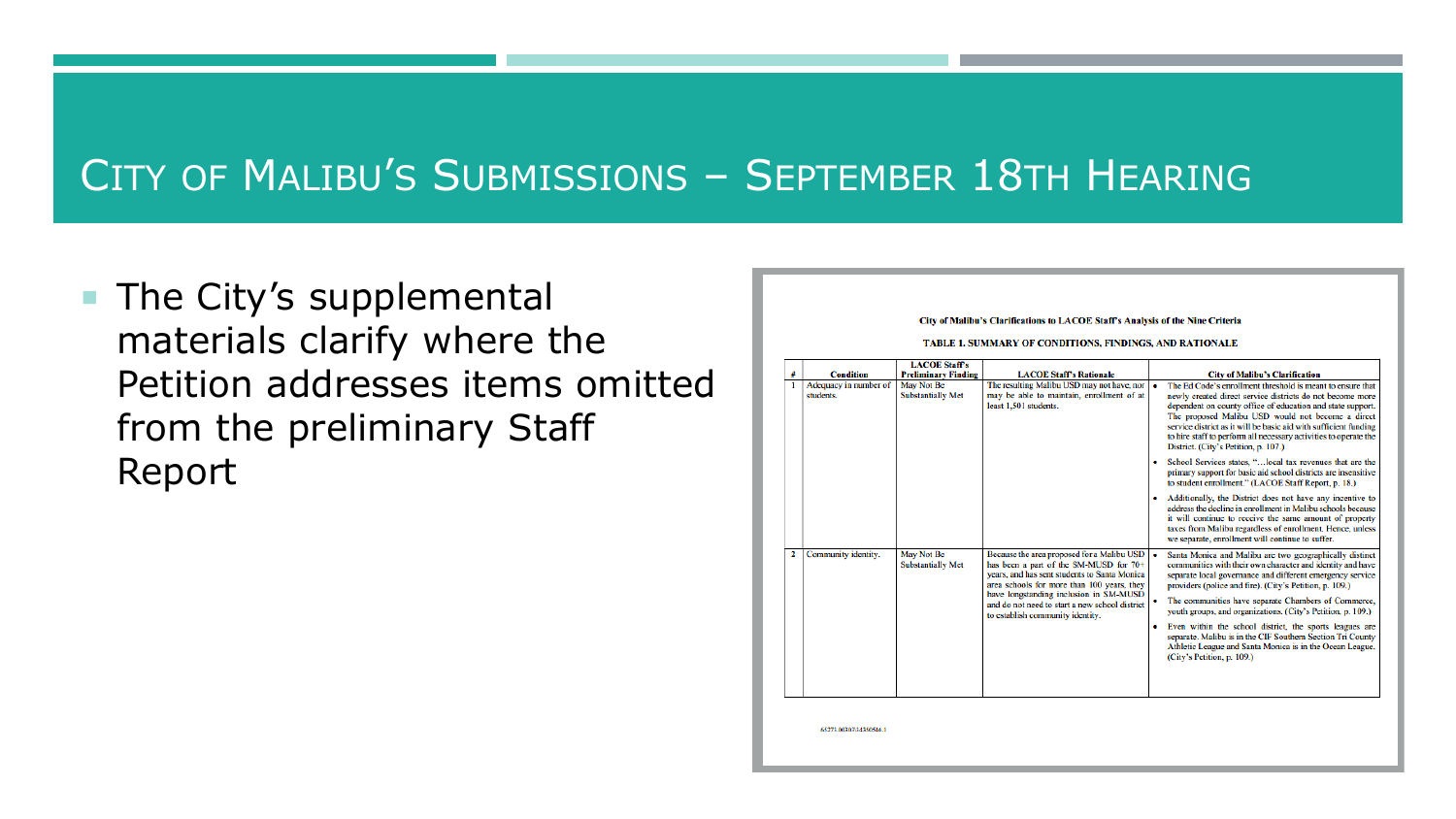## CITY OF MALIBU'S SUBMISSIONS - SEPTEMBER 18TH HEARING

| <b>Indian Wells</b><br><b>CENT BAK TALL</b>       |                                                                                                                                                                                                                                                                                                                                                                                                                                                                                                                                                                                                      | (951) 686-1480                     |               |
|---------------------------------------------------|------------------------------------------------------------------------------------------------------------------------------------------------------------------------------------------------------------------------------------------------------------------------------------------------------------------------------------------------------------------------------------------------------------------------------------------------------------------------------------------------------------------------------------------------------------------------------------------------------|------------------------------------|---------------|
| 1949-245-2800                                     | Best Best & Kriegere<br><b>ATTORNEYS AT LAW</b>                                                                                                                                                                                                                                                                                                                                                                                                                                                                                                                                                      | (918) 323-4000                     |               |
| <b>Los Angeles</b><br>ртавтике                    |                                                                                                                                                                                                                                                                                                                                                                                                                                                                                                                                                                                                      | <b>Eas Diego</b><br>(619) 525-1300 |               |
| <b>Manhatian Beach</b><br>(310) 643-8448          | 300 South Grand Avenue, 25th Floor, Los Angeles, CA 90071                                                                                                                                                                                                                                                                                                                                                                                                                                                                                                                                            | Walnut Creek<br>(828) 977-3300     | ersonnel thus |
| <b>Details</b><br><b>GEN SELSELS</b>              |                                                                                                                                                                                                                                                                                                                                                                                                                                                                                                                                                                                                      | Washington, DC<br>(303) TRIL-MOD   | e the City's  |
|                                                   |                                                                                                                                                                                                                                                                                                                                                                                                                                                                                                                                                                                                      |                                    | lity to work  |
| <b>Christine N. Wood</b><br>(213) 542-3861        |                                                                                                                                                                                                                                                                                                                                                                                                                                                                                                                                                                                                      |                                    | ity study.    |
| Christine Wood@bbklaw.com                         | September 14, 2021                                                                                                                                                                                                                                                                                                                                                                                                                                                                                                                                                                                   |                                    | holding this  |
|                                                   |                                                                                                                                                                                                                                                                                                                                                                                                                                                                                                                                                                                                      |                                    |               |
| <b>VIA FEFETBONIC MAIL</b>                        |                                                                                                                                                                                                                                                                                                                                                                                                                                                                                                                                                                                                      |                                    |               |
|                                                   |                                                                                                                                                                                                                                                                                                                                                                                                                                                                                                                                                                                                      |                                    |               |
| Dr. Cherise Moore, President                      | Los Angeles County Committee on School District Organization                                                                                                                                                                                                                                                                                                                                                                                                                                                                                                                                         |                                    |               |
| c/o Dr. Allison Deegan                            |                                                                                                                                                                                                                                                                                                                                                                                                                                                                                                                                                                                                      |                                    |               |
| Los Angeles County Office of Education            |                                                                                                                                                                                                                                                                                                                                                                                                                                                                                                                                                                                                      |                                    |               |
| 9300 Imperial Highway<br>Downey, California 90242 |                                                                                                                                                                                                                                                                                                                                                                                                                                                                                                                                                                                                      |                                    |               |
| Email: deegan allison@lacoe.edu                   |                                                                                                                                                                                                                                                                                                                                                                                                                                                                                                                                                                                                      |                                    |               |
|                                                   |                                                                                                                                                                                                                                                                                                                                                                                                                                                                                                                                                                                                      |                                    |               |
| Dr. Moore.                                        |                                                                                                                                                                                                                                                                                                                                                                                                                                                                                                                                                                                                      |                                    |               |
|                                                   | I am writing on behalf of the City of Malibu ("City") to provide the City's response to the<br>"Preliminary Report to the Los Angeles County Committee on School District Organization<br>Concerning a Proposal to Form the Malibu Unified School District from Territory in the Santa<br>Monica-Malibu Unified School District" (the "Staff Report").                                                                                                                                                                                                                                               |                                    |               |
|                                                   | The City is delighted that the Staff Report includes a recommendation to move our petition<br>forward into the standard reorganization process, and we hope the County Committee adopts that<br>recommendation. Even so, the City is moderately concerned about the Staff Report's focus on the<br>nine criteria and the assertion that the City's preliminary petition does not substantially meet eight<br>of the nine criteria. To be clear, the City's petition addresses many of the areas identified as missing                                                                                |                                    |               |
| addressed in its preliminary petition.            | or insufficient in the Staff Report, even though the City hopes to complete a feasibility study that<br>fully addresses all nine of the criteria. Nevertheless, in an effort to be thorough, the City has<br>provided the attached table highlighting with clarification which criteria the City has already                                                                                                                                                                                                                                                                                         |                                    |               |
|                                                   | Additionally, if the County Committee adopts the recommendation to move the City's<br>petition forward into the standard reorganization process, the City requests that the County<br>Committee advise the District-including its Board, executive staff, and school-site administrators<br>and teachers-to work with the City as it develops its conduct its feasibility study. Admittedly,<br>much of the information the City will need should be accessible through public records requests,<br>but the District has not been timely with City requests submitted to date. Furthermore, the City |                                    |               |
|                                                   | should be able to tour Malibu facilities and talk to Malibu teachers and administrators without                                                                                                                                                                                                                                                                                                                                                                                                                                                                                                      |                                    |               |

|                                                                                                                                                                                                                                                                                                                                                                           |                                                                                                                                                                                                                                                                                                                                                                                                                                                                                                                                                                                                                                                                                                                                                                                                                                                                                                                                                                                                                              |                                                                                                                                                                                                                                                                                                                                                                                                                                                                                                                                                                                               | <b>LACOE SIMPS</b><br><b>Condition</b><br><b>Preliminary Finding</b><br>3 Equitable division of<br><b>May Not Be</b><br>assets and liabilities.<br><b>Substantially Met</b>                                                                                                                                                                                                                                                                                  | <b>LACOE Staff's Rationale</b><br>Reorganization would require a division of  .<br>assets or liabilities; it is not possible to<br>determine the financial impact at this time,                                                                                                                                                                                                                                                                                                                           | <b>City of Malibu's Clarification</b><br>There will be an equitable division of assets and liabilities<br>as evidenced by the fact that this criteria was the only one<br>spon which the City and the District agreed.                                                                                                                                                                                                                                                                                                                     |
|---------------------------------------------------------------------------------------------------------------------------------------------------------------------------------------------------------------------------------------------------------------------------------------------------------------------------------------------------------------------------|------------------------------------------------------------------------------------------------------------------------------------------------------------------------------------------------------------------------------------------------------------------------------------------------------------------------------------------------------------------------------------------------------------------------------------------------------------------------------------------------------------------------------------------------------------------------------------------------------------------------------------------------------------------------------------------------------------------------------------------------------------------------------------------------------------------------------------------------------------------------------------------------------------------------------------------------------------------------------------------------------------------------------|-----------------------------------------------------------------------------------------------------------------------------------------------------------------------------------------------------------------------------------------------------------------------------------------------------------------------------------------------------------------------------------------------------------------------------------------------------------------------------------------------------------------------------------------------------------------------------------------------|--------------------------------------------------------------------------------------------------------------------------------------------------------------------------------------------------------------------------------------------------------------------------------------------------------------------------------------------------------------------------------------------------------------------------------------------------------------|-----------------------------------------------------------------------------------------------------------------------------------------------------------------------------------------------------------------------------------------------------------------------------------------------------------------------------------------------------------------------------------------------------------------------------------------------------------------------------------------------------------|--------------------------------------------------------------------------------------------------------------------------------------------------------------------------------------------------------------------------------------------------------------------------------------------------------------------------------------------------------------------------------------------------------------------------------------------------------------------------------------------------------------------------------------------|
|                                                                                                                                                                                                                                                                                                                                                                           |                                                                                                                                                                                                                                                                                                                                                                                                                                                                                                                                                                                                                                                                                                                                                                                                                                                                                                                                                                                                                              | <b>LACOE Staffs</b><br><b>Preliminary Finding</b><br><b>Condition</b><br><b>1</b> Equitable division of<br>May Not Be<br><b>Substantially Met</b><br>assets and liabilities.                                                                                                                                                                                                                                                                                                                                                                                                                  | <b>LACOE Staff's Rationale</b><br>Reorganization would require a division of e-<br>assets or liabilities; it is not possible to<br>determine the financial impact at this time,                                                                                                                                                                                                                                                                              | <b>City of Malibu's Clarification</b><br>There will be an equitable division of assets and liabilities<br>as evidenced by the fact that this criteria was the only one<br>upon which the City and the District agreed.                                                                                                                                                                                                                                                                                    | al property would be allocated based on geographic<br>in, financial resources would be allocated based on<br>and the debt (i.e. the COP) will be allocated to the<br>Monica USD as it was used to pay for its<br>istrative headquarters. (City's Petition, p. 113.)<br>oposed reorganization will not alter the attendance<br>tries of any school sites and, therefore, will not<br>the racial and ethnic composition of any schools.<br>Petition, p. 118.)                                                                                |
|                                                                                                                                                                                                                                                                                                                                                                           | <b>LACOE Staff's</b><br><b>Preliminary Finding</b><br><b>Condition</b><br>3 Equitable division of<br>May Not Be<br>assets and liabilities.<br><b>Substantially Met</b>                                                                                                                                                                                                                                                                                                                                                                                                                                                                                                                                                                                                                                                                                                                                                                                                                                                       | <b>LACOE Staff's Rationale</b><br>assets or liabilities; it is not possible to<br>determine the financial impact at this time.                                                                                                                                                                                                                                                                                                                                                                                                                                                                | <b>City of Malibu's Clarification</b><br>Reorganization would require a division of <b>c</b> There will be an equitable division of assets and liabilities<br>as evidenced by the fact that this criteria was the only one<br>mon which the City and the District agreed.<br>property would be allocated based on geographic<br>n. financial resources would be allocated based on                                                                           | erty would be allocated based on geographic<br>ancial resources would be allocated based on<br>ie debt (i.e. the COP) will be allocated to the<br>ca USD as it was used to pay for its<br>re headquarters. (City's Petition, p. 113.)<br>d reorganization will not alter the attendance<br>of any school sites and, therefore, will not<br>acial and ethnic composition of any schools.<br>on. p. 118.)<br>integration is required, the districts could<br>a errollment policy, or such policies could be | tional integration is required, the districts could<br>an open enrollment policy, or such policies could be<br>nted with other nearby districts. (City's Petition,<br>rojected that both districts would be basic aid post-<br>ization: however, if the future Santa Monica USD<br>ts community funded status, the City has committed<br>kfill the shortfall of taxes until they become basic aid.<br>Petition, p. 123.)<br>onally, the City's proposal does not recommend any<br>cilities but, instead, uses an existing school structure |
| <b>LACOE Staff's</b><br><b>Condition</b><br><b>Preliminary Finding</b><br>3 Equitable division of<br>May Not Be<br>assets and liabilities.<br><b>Substantially Met</b>                                                                                                                                                                                                    | <b>LACOE Staff's Rationale</b><br>Reorganization would require a division of  <br>assets or liabilities; it is not possible to<br>determine the financial impact at this time,                                                                                                                                                                                                                                                                                                                                                                                                                                                                                                                                                                                                                                                                                                                                                                                                                                               | <b>City of Malibu's Clarification</b><br>There will be an equitable division of assets and liabilities<br>as evidenced by the fact that this criteria was the only one<br>upon which the City and the District agreed.<br>perty would be allocated based on geographic<br>financial resources would be allocated based or<br>d the debt (i.e. the COP) will be allocated to the                                                                                                                                                                                                               | and the debt (i.e. the COP) will be allocated to the<br>Monica USD as it was used to pay for its<br>strative headquarters. (City's Petition, p. 113.)<br>oposed reorganization will not alter the attendance<br>tries of any school sites and, therefore, will not<br>the racial and ethnic composition of any schools.<br>Petition, p. 118.)<br>tional integration is required, the districts could<br>in open errollment policy, or such policies could be | with other nearby districts. (City's Petition,<br>d that both districts would be basic aid post-<br>in; however, if the future Santa Monica USD<br>unity funded status, the City has committed<br>shortfall of taxes until they become basic aid.<br>on. p. 123.)<br>the City's proposal does not recommend any<br>but, instead, uses an existing school structure                                                                                                                                        | se the administrative headquarters for the proposed<br>LISD. (City's Petition, p.123.)                                                                                                                                                                                                                                                                                                                                                                                                                                                     |
| City of Malibu's Clarifications to LACOE Staff's Analysis of the Nine Criteria<br>TABLE 1. SUMMARY OF CONDITIONS, FINDINGS, AND RATIONALE<br><b>LACOE Staff's</b>                                                                                                                                                                                                         |                                                                                                                                                                                                                                                                                                                                                                                                                                                                                                                                                                                                                                                                                                                                                                                                                                                                                                                                                                                                                              | onica USD as it was used to pay for it<br>ative headquarters. (City's Petition, p. 113.)<br>osed reorganization will not alter the attendance<br>es of any school sites and, therefore, will not<br>te racial and ethnic composition of any schools<br>filion, p. 118.)                                                                                                                                                                                                                                                                                                                       | ented with other nearby districts. (City's Petition,<br>piected that both districts would be basic aid nost-<br>ization; however, if the future Santa Monica USD<br>community funded status, the City has committed<br>fill the shortfall of taxes until they become basic aid.                                                                                                                                                                              | administrative headquarters for the proposed<br>(City's Petition, p.123.)                                                                                                                                                                                                                                                                                                                                                                                                                                 |                                                                                                                                                                                                                                                                                                                                                                                                                                                                                                                                            |
| <b>Condition</b><br><b>LACOE Staff's Rationale</b><br><b>Preliminary Finding</b><br>The resulting Malibu USD may not have, nor<br>Adequacy in number of<br>May Not Be<br>students.<br><b>Substantially Met</b><br>may be able to maintain, enrollment of at<br>least 1.501 students.<br>May Not Be<br>Because the area proposed for a Malibu USD<br>2 Community identity. | <b>City of Malibu's Clarification</b><br>The Ed Code's enrollment threshold is meant to ensure that<br>newly created direct service districts do not become more<br>dependent on county office of education and state support<br>The proposed Malibu USD would not become a direct<br>service district as it will be basic aid with sufficient funding<br>to hire staff to perform all necessary activities to operate the<br>District. (City's Petition, p. 107.)<br>School Services states, " local tax revenues that are the<br>primary support for basic aid school districts are insensitive<br>to student enrollment," (LACOE Staff Report, p. 18.)<br>Additionally, the District does not have any incentive to<br>address the decline in enrollment in Malibu schools because<br>it will continue to receive the same amount of property<br>taxes from Malibu regardless of enrollment. Hence, unless<br>we separate, enrollment will continue to suffer.<br>Santa Monica and Malibu are two geographically distinct | onal integration is required, the districts could<br>open enrollment policy, or such policies could be<br>ted with other nearby districts. (City's Petition<br>ected that both districts would be basic aid post<br>tion: however, if the future Santa Monica USD<br>munity funded status, the City has committed<br>the shortfall of taxes until they become basic aid<br>rtition, p. 123.)<br>ally, the City's proposal does not recommend any<br>ties but, instead, uses an existing school structure<br>the administrative headquarters for the proposed<br>SD. (City's Petition, p.123.) | Petition, p. 123.)<br>nally, the City's proposal does not recommend any<br>ilities but, instead, uses an existing school structure<br>se the administrative headquarters for the proposed<br>USD. (City's Petition, p.123.)                                                                                                                                                                                                                                  |                                                                                                                                                                                                                                                                                                                                                                                                                                                                                                           |                                                                                                                                                                                                                                                                                                                                                                                                                                                                                                                                            |
| has been a part of the SM-MUSD for 70+<br><b>Substantially Met</b><br>vears, and has sent students to Santa Monica<br>area schools for more than 100 years, they<br>have longstanding inclusion in SM-MUSD<br>and do not need to start a new school district<br>to establish community identity.                                                                          | communities with their own character and identity and have<br>separate local governance and different emergency service<br>providers (police and fire). (City's Petition, p. 109.)<br>The communities have separate Chambers of Commerce<br>vouth groups, and organizations. (City's Petition, p. 109.)<br>Even within the school district, the sports leagues are<br>separate. Malibu is in the CIF Southern Section Tri County<br>Athletic League and Santa Monica is in the Ocean League.<br>(City's Petition, p. 109.)                                                                                                                                                                                                                                                                                                                                                                                                                                                                                                   |                                                                                                                                                                                                                                                                                                                                                                                                                                                                                                                                                                                               |                                                                                                                                                                                                                                                                                                                                                                                                                                                              |                                                                                                                                                                                                                                                                                                                                                                                                                                                                                                           |                                                                                                                                                                                                                                                                                                                                                                                                                                                                                                                                            |
| 65273.00303\34350546.1                                                                                                                                                                                                                                                                                                                                                    |                                                                                                                                                                                                                                                                                                                                                                                                                                                                                                                                                                                                                                                                                                                                                                                                                                                                                                                                                                                                                              |                                                                                                                                                                                                                                                                                                                                                                                                                                                                                                                                                                                               |                                                                                                                                                                                                                                                                                                                                                                                                                                                              |                                                                                                                                                                                                                                                                                                                                                                                                                                                                                                           |                                                                                                                                                                                                                                                                                                                                                                                                                                                                                                                                            |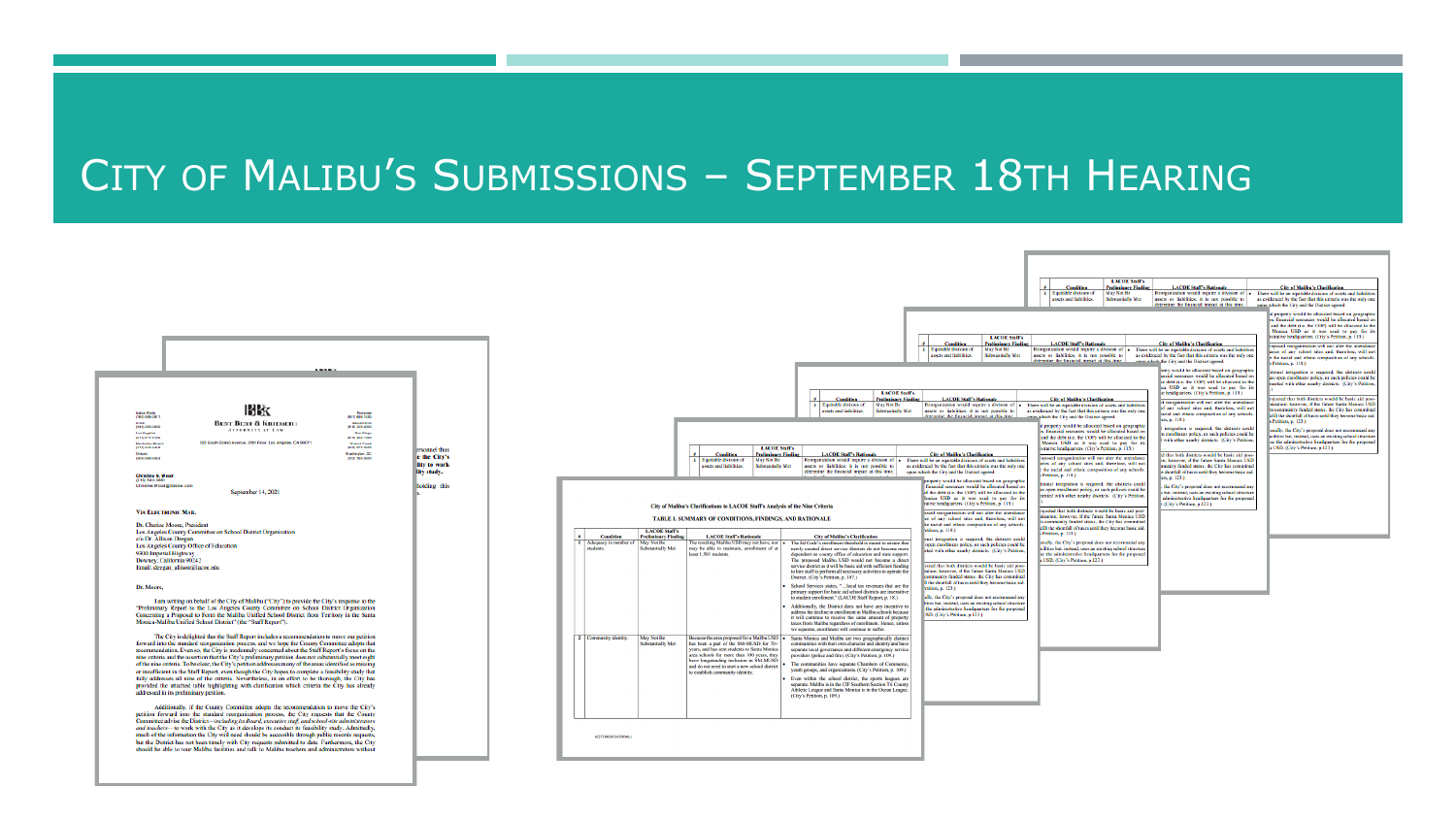#### CITY'S CLARIFICATIONS TO STAFF ANALYSIS OF NINE CRITERIA – **CRITERION #1: ADEQUACY IN NUMBER OF STUDENTS**

| <b>LACOE</b><br><b>Staff's</b><br><b>Preliminary</b><br><b>Finding</b> | <b>LACOE Staff's</b><br><b>Rationale</b>                                                                                        | <b>City of Malibu's Clarification</b>                                                                                                                                                                                                                                                                                                                                                                                                                                                                                                                                                                                                                                                                                                                  |
|------------------------------------------------------------------------|---------------------------------------------------------------------------------------------------------------------------------|--------------------------------------------------------------------------------------------------------------------------------------------------------------------------------------------------------------------------------------------------------------------------------------------------------------------------------------------------------------------------------------------------------------------------------------------------------------------------------------------------------------------------------------------------------------------------------------------------------------------------------------------------------------------------------------------------------------------------------------------------------|
| May Not Be<br>Substantially<br><b>Met</b>                              | The resulting<br>Malibu USD may<br>not have, nor may<br>be able to<br>maintain,<br>enrollment of at<br>least 1,501<br>students. | The Ed Code's enrollment threshold is meant to ensure that districts do<br>$\bullet$<br>not become more dependent on county office of ed and state support.<br>Malibu USD will be basic aid with sufficient funding to hire staff to<br>perform all activities to operate the District. (City's Petition, p. 107.)<br>School Services states, " local tax revenues that are the primary<br>support for basic aid school districts are insensitive to student<br>enrollment." (LACOE Staff Report, p. 18.)<br>• The District has no incentive to address Malibu's declining enrollment<br>because it will receive the same amount of property taxes from Malibu<br>regardless of enrollment. Unless we separate, enrollment will continue<br>to suffer. |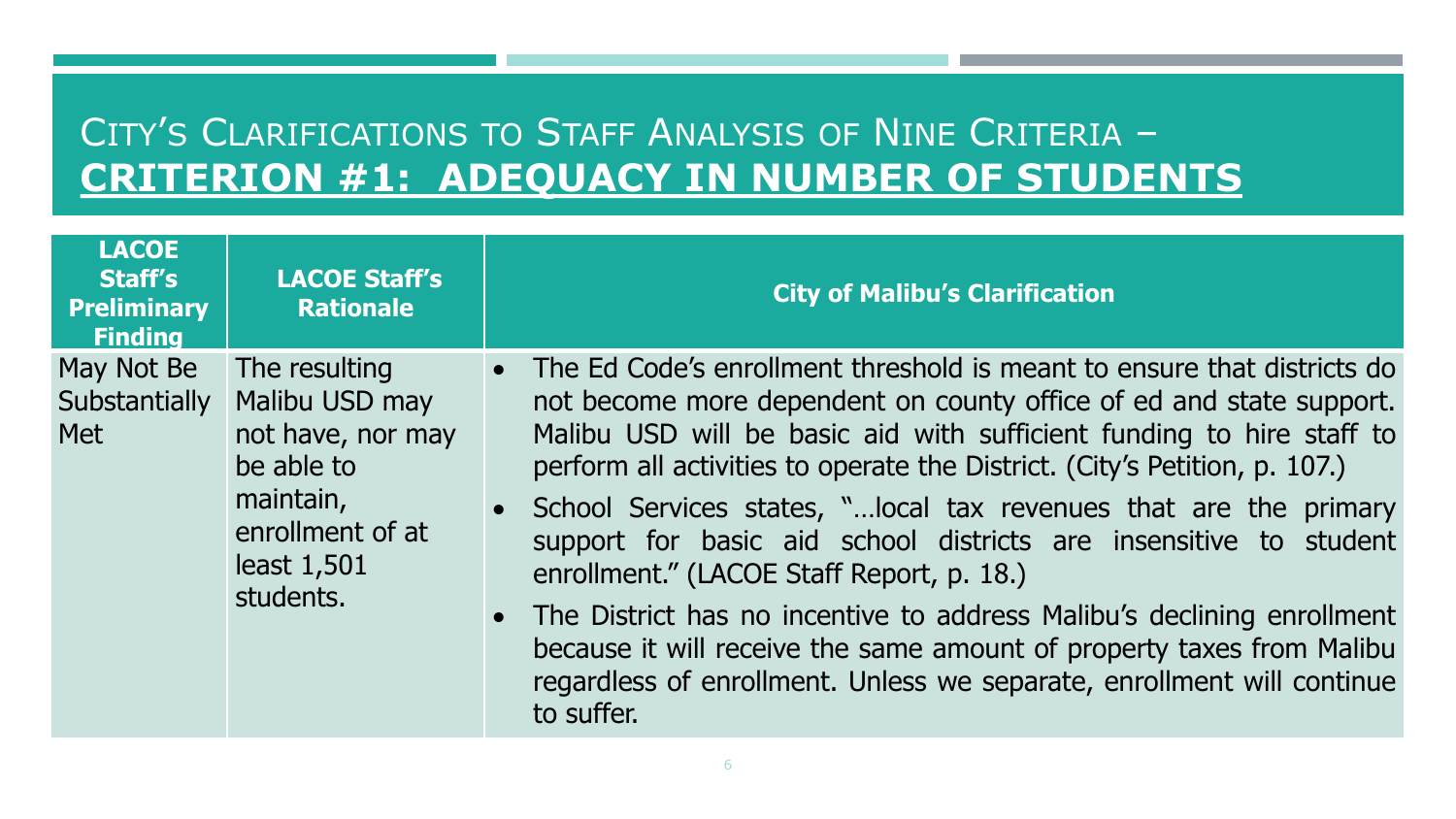# CITY'S CLARIFICATIONS TO STAFF ANALYSIS OF NINE CRITERIA – **CRITERION #2: COMMUNITY IDENTITY**

| <b>LACOE</b><br><b>Staff's</b><br><b>Preliminary</b><br><b>Finding</b> | <b>LACOE Staff's Rationale</b>                                                                                                                                                                                                                                                                                           | <b>City of Malibu's Clarification</b>                                                                                                                                                                                                                                                                                                                                                                                                                                    |
|------------------------------------------------------------------------|--------------------------------------------------------------------------------------------------------------------------------------------------------------------------------------------------------------------------------------------------------------------------------------------------------------------------|--------------------------------------------------------------------------------------------------------------------------------------------------------------------------------------------------------------------------------------------------------------------------------------------------------------------------------------------------------------------------------------------------------------------------------------------------------------------------|
| May Not Be<br><b>Substantially</b><br>Met                              | Because the area proposed for a<br>Malibu USD has been a part of the<br>SM-MUSD for 70+ years, and has<br>sent students to Santa Monica<br>area schools for more than 100<br>years, they have longstanding<br>inclusion in SM-MUSD and do not<br>need to start a new school district<br>to establish community identity. | Santa Monica and Malibu are two geographically<br><b>O</b><br>distinct communities with their own character and<br>identity, separate local governance, and different<br>emergency service providers (City's Petition, p. 109.)<br>The communities have separate Chambers of<br>$\bullet$<br>Commerce, youth groups, and organizations. (City's<br>Petition, p. 109.)<br>Even within the school district, the sports leagues are<br>separate. (City's Petition, p. 109.) |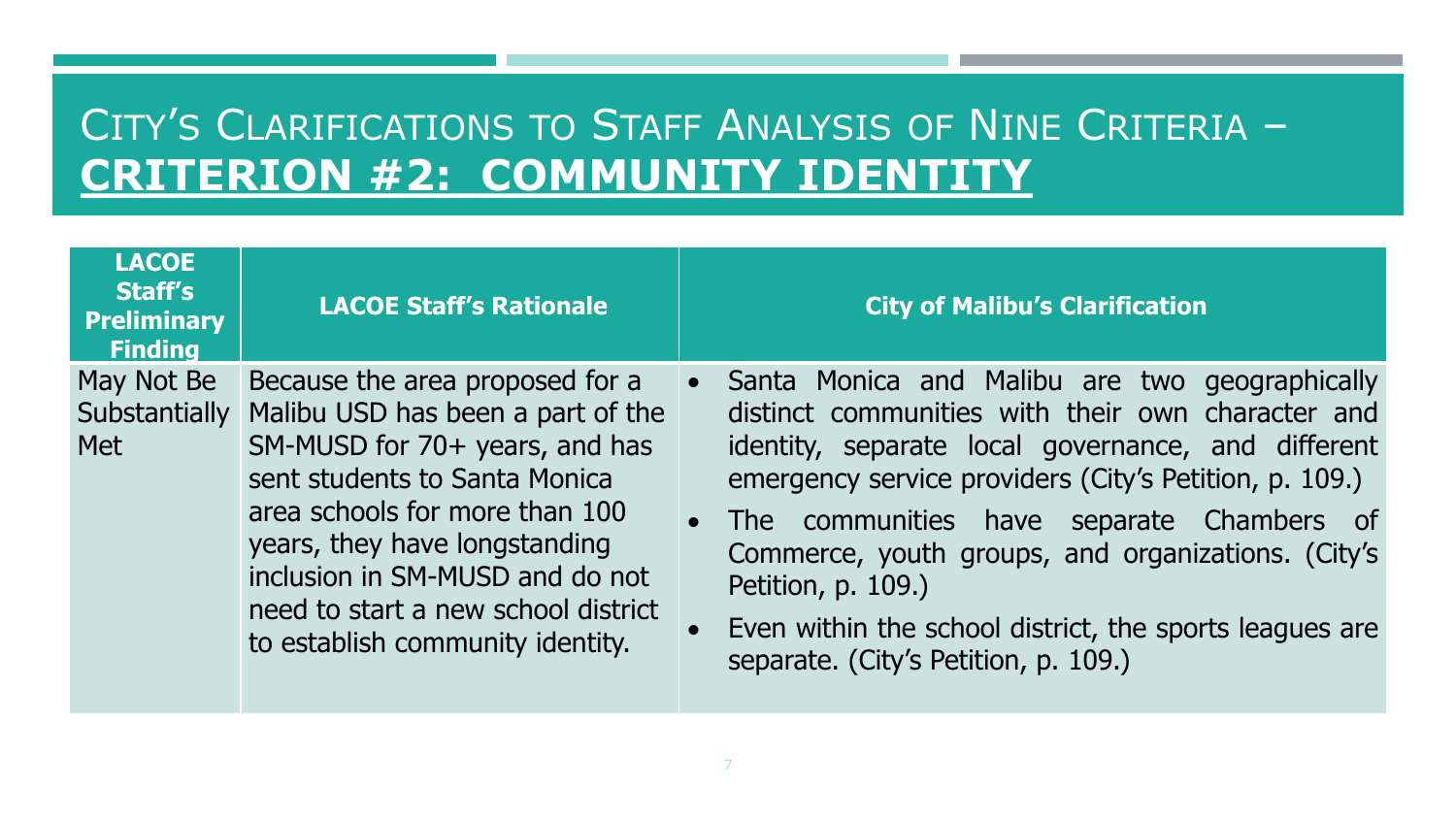### CITY'S CLARIFICATIONS TO STAFF ANALYSIS OF NINE CRITERIA – **CRITERION #3: EQUITABLE DIVISION OF ASSETS AND LIABILITIES**

| <b>LACOE Staff's</b><br><b>Preliminary</b><br><b>Finding</b> | <b>LACOE Staff's Rationale</b>                                                                                                                                                                        | <b>City of Malibu's Clarification</b>                                                                                                                                                                                                                                                                                                                                                                                                                    |
|--------------------------------------------------------------|-------------------------------------------------------------------------------------------------------------------------------------------------------------------------------------------------------|----------------------------------------------------------------------------------------------------------------------------------------------------------------------------------------------------------------------------------------------------------------------------------------------------------------------------------------------------------------------------------------------------------------------------------------------------------|
| May Not Be<br>Substantially<br><b>Met</b>                    | Reorganization would<br>require a division of assets<br>or liabilities; it is not<br>possible to determine the<br>financial impact at this<br>time, but significant<br>questions have been<br>raised. | • There will be an equitable division of assets and liabilities<br>since this criteria was the only one upon which the City and<br>the District agreed.<br>• All real property would be allocated based on geographic<br>location, financial resources would be allocated based on<br>ADA, and the debt (i.e. the COP) will be allocated to Santa<br>Monica USD as it was used to pay for its administrative<br>headquarters. (City's Petition, p. 113.) |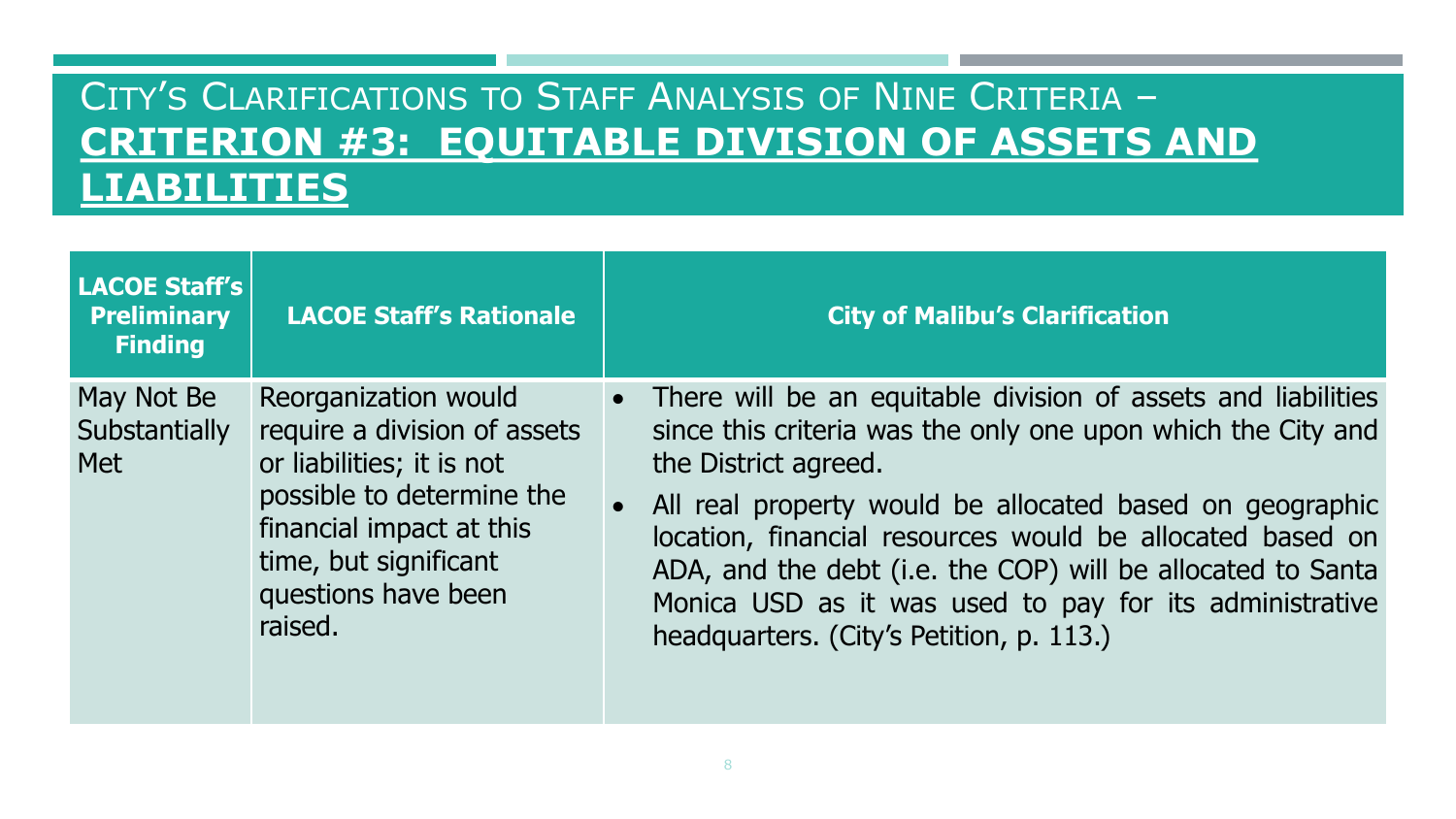### CITY'S CLARIFICATIONS TO STAFF ANALYSIS OF NINE CRITERIA – **CRITERION #4: WILL NOT PROMOTE ETHNIC DISCRIMINATION OR SEGREGATION**

| <b>LACOE Staff's</b><br><b>Preliminary</b><br><b>Finding</b> | <b>LACOE Staff's Rationale</b>                                                                                                                                                                                                       | <b>City of Malibu's Clarification</b>                                                                                                                                                                                                                                                                                                                                                                                            |
|--------------------------------------------------------------|--------------------------------------------------------------------------------------------------------------------------------------------------------------------------------------------------------------------------------------|----------------------------------------------------------------------------------------------------------------------------------------------------------------------------------------------------------------------------------------------------------------------------------------------------------------------------------------------------------------------------------------------------------------------------------|
| May Not Be<br>Substantially<br><b>Met</b>                    | Reorganization would affect<br>student enrollment or<br>attendance significantly in both<br>a new Malibu USD, to a degree<br>that there would likely be<br>dramatic shifts in racial/ethnic<br>demographics of enrolled<br>students. | proposed reorganization will<br>the<br>not alter<br>The<br>attendance boundaries of any school sites and,<br>therefore, will not change the racial and ethnic<br>composition of any schools. (City's Petition, p. 118.)<br>If additional integration is required, the districts could<br>adopt an open enrollment policy, or such policies could<br>be implemented with other nearby districts.<br>(City's<br>Petition, p. 120.) |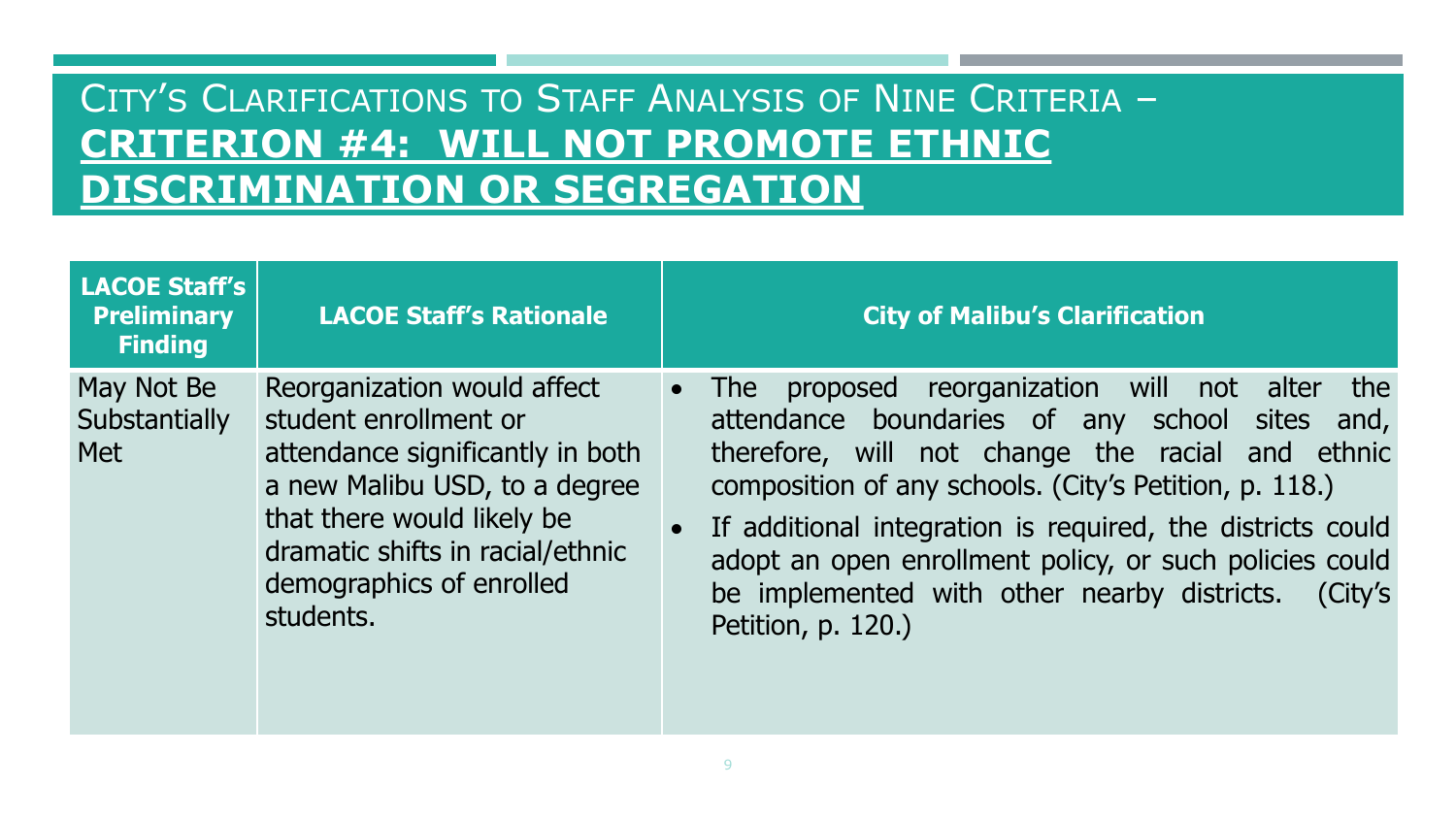### CITY'S CLARIFICATIONS TO STAFF ANALYSIS OF NINE CRITERIA – **CRITERION #5: WILL NOT SUBSTANTIALLY INCREASE COSTS TO THE STATE**

| <b>LACOE</b><br><b>Staff's</b><br><b>Preliminary</b><br><b>Finding</b> | <b>LACOE Staff's Rationale</b>                                                                                                                                            | <b>City of Malibu's Clarification</b>                                                                                                                                                                                                                                                                                                                                                                                                                                                                                 |
|------------------------------------------------------------------------|---------------------------------------------------------------------------------------------------------------------------------------------------------------------------|-----------------------------------------------------------------------------------------------------------------------------------------------------------------------------------------------------------------------------------------------------------------------------------------------------------------------------------------------------------------------------------------------------------------------------------------------------------------------------------------------------------------------|
| May Not Be<br><b>Met</b>                                               | Reorganization is likely to<br>Substantially impact state funding<br>significantly in terms of<br>current and potential new<br>buildings and other fiscal<br>obligations. | It is projected that both districts would be basic aid post-<br>reorganization; however, if Santa Monica USD loses its basic aid<br>status, Malibu USD will backfill the shortfall of taxes until they<br>become basic aid, with no additional cost to the State. (City's<br>Petition, p. 123.)<br>The City's proposal does not recommend any new facilities but,<br>instead, uses an existing school structure to house the<br>administrative headquarters for the proposed Malibu USD. (City's<br>Petition, p.123.) |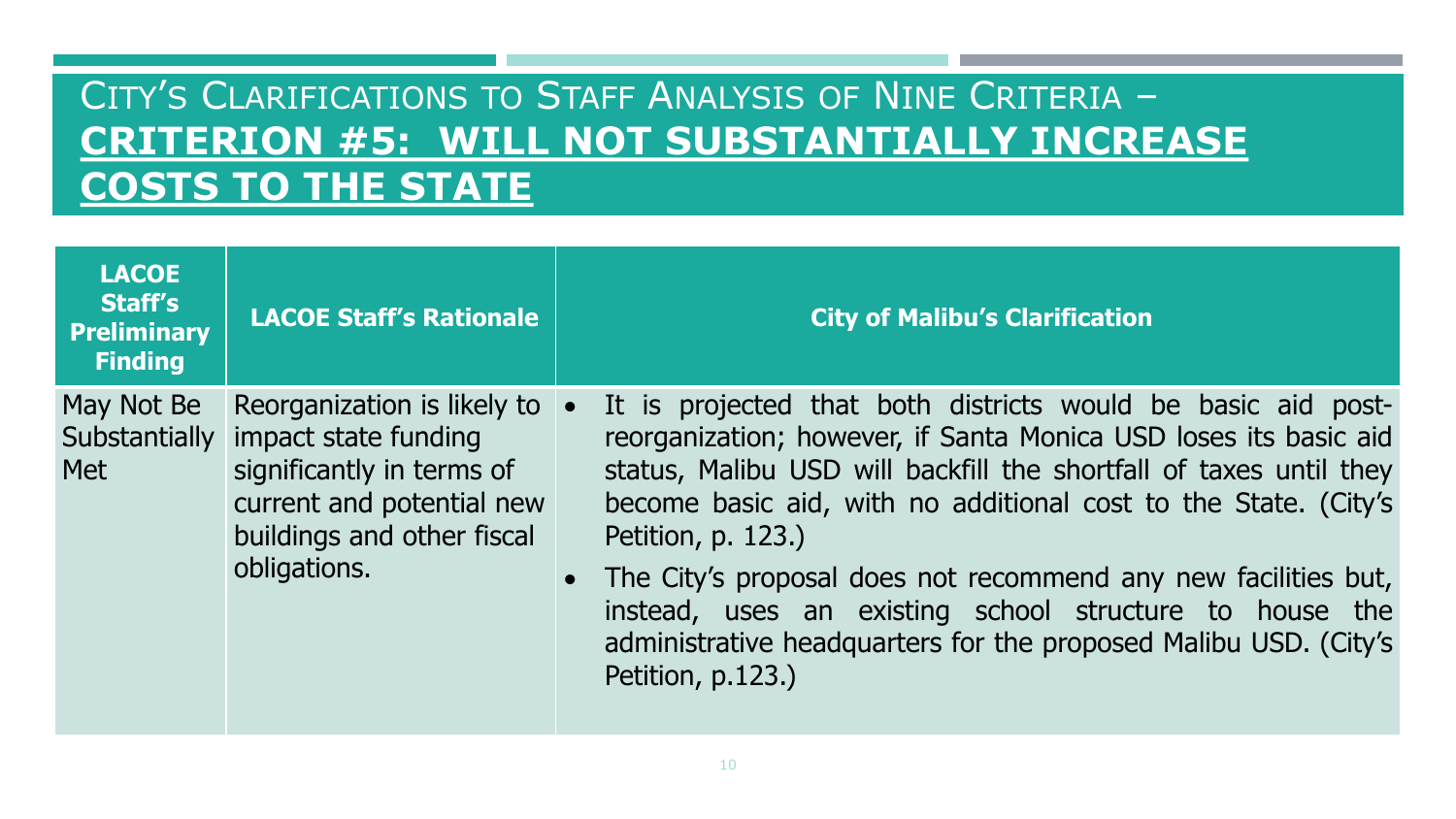### CITY'S CLARIFICATIONS TO STAFF ANALYSIS OF NINE CRITERIA – **CRITERION #6: WILL NOT SIGNIFICANTLY DISRUPT EDUCATIONAL PROGRAMS IN EITHER DISTRICT**

| <b>LACOE</b><br><b>Staff's</b><br><b>Preliminary</b><br><b>Finding</b> | <b>LACOE Staff's</b><br><b>Rationale</b>                                                                                                                             | <b>City of Malibu's Clarification</b>                                                                                                                                                                                                                                                                                                                                                                                                                                                                                                                                                                                   |
|------------------------------------------------------------------------|----------------------------------------------------------------------------------------------------------------------------------------------------------------------|-------------------------------------------------------------------------------------------------------------------------------------------------------------------------------------------------------------------------------------------------------------------------------------------------------------------------------------------------------------------------------------------------------------------------------------------------------------------------------------------------------------------------------------------------------------------------------------------------------------------------|
| May Not Be<br>Substantially<br><b>Met</b>                              | It is not clear how any $\bullet$<br>reorganization would<br>impact the educational<br>program of both a<br>new Malibu USD and<br>the resulting Santa<br>Monica USD. | Each reorganized district will have sufficient per pupil funding to<br>continue to offer the current educational programs at existing<br>school sites. (City's Petition, p. 131.)<br>• The reorganization will provide the Malibu USD with an<br>opportunity to provide new programs specifically desired by the<br>Malibu community. (City's Petition, p. 127.)<br>Initially, the proposed budget includes continuation of all existing<br>programs and staffing levels in Malibu, and additionally offers a<br>similar level of centralized services to complement site-level<br>services. (City's Petition, p. 127.) |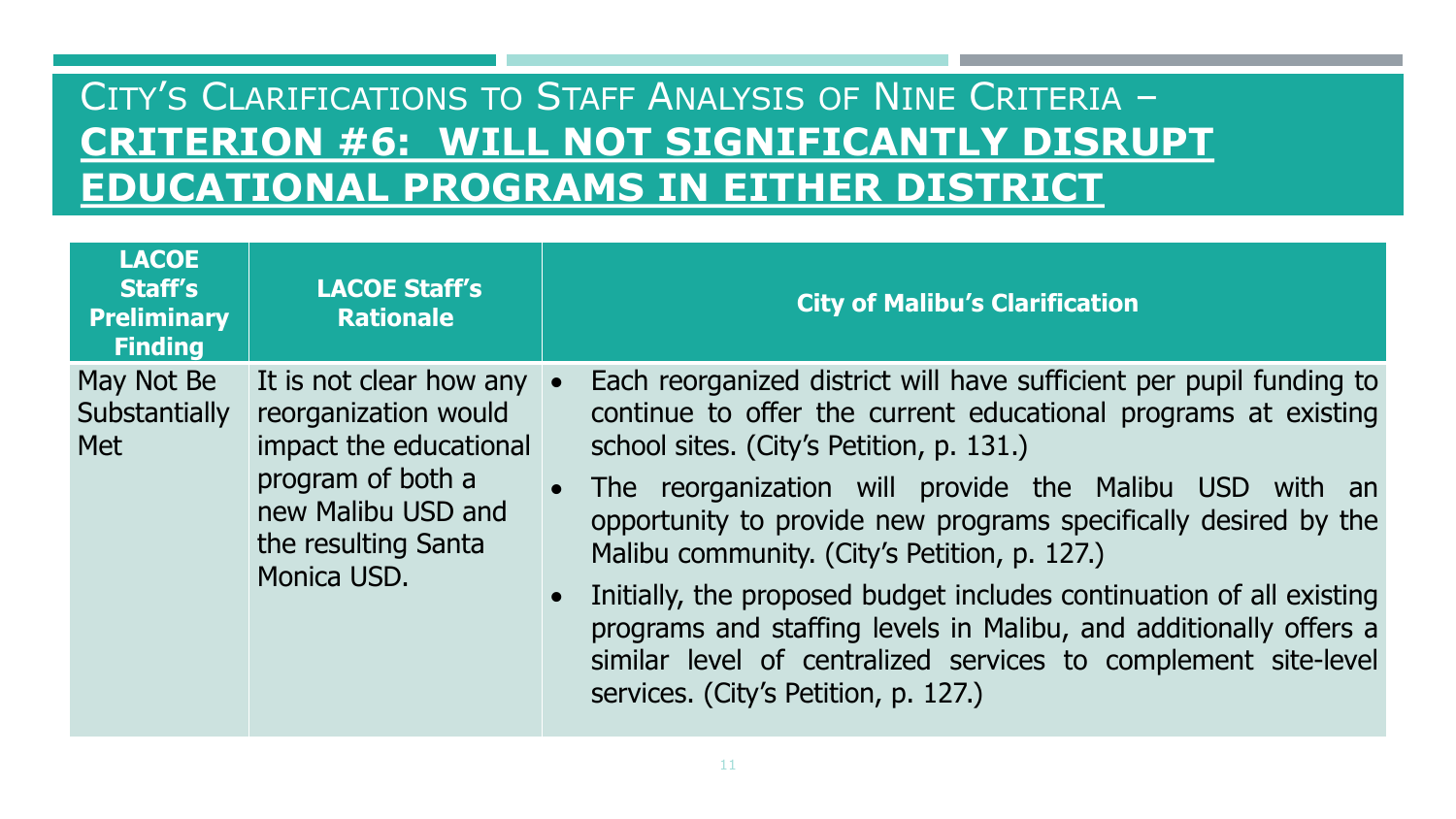### CITY'S CLARIFICATIONS TO STAFF ANALYSIS OF NINE CRITERIA – **CRITERION #7: WILL NOT RESULT IN A SIGNIFICANT INCREASE IN SCHOOL HOUSING COSTS**

| <b>LACOE Staff's</b><br><b>Preliminary</b><br><b>Finding</b> | <b>LACOE Staff's Rationale</b>                                                                                                                                                                                                    | <b>City of Malibu's Clarification</b>                                                                                                                                                                                                                                                                                                                                                                                        |
|--------------------------------------------------------------|-----------------------------------------------------------------------------------------------------------------------------------------------------------------------------------------------------------------------------------|------------------------------------------------------------------------------------------------------------------------------------------------------------------------------------------------------------------------------------------------------------------------------------------------------------------------------------------------------------------------------------------------------------------------------|
| May Not Be<br>Substantially<br><b>Met</b>                    | Reorganization would likely<br>impact school housing costs<br>substantially in terms of<br>new school and<br>administrative facilities<br>needed, as well as potential<br>remediation of existing<br>facilities for a Malibu USD. | Reorganization will not impact the school attendance<br>boundaries, and school site capacity at each site is<br>currently sufficient to house existing students. (City's<br>Petition, p. 133.)<br>Although the proposed Malibu USD will need to create<br>classroom space to accommodate alternative education<br>students, it is expected that this can be accomplished on<br>existing campuses. (City's Petition, p. 133.) |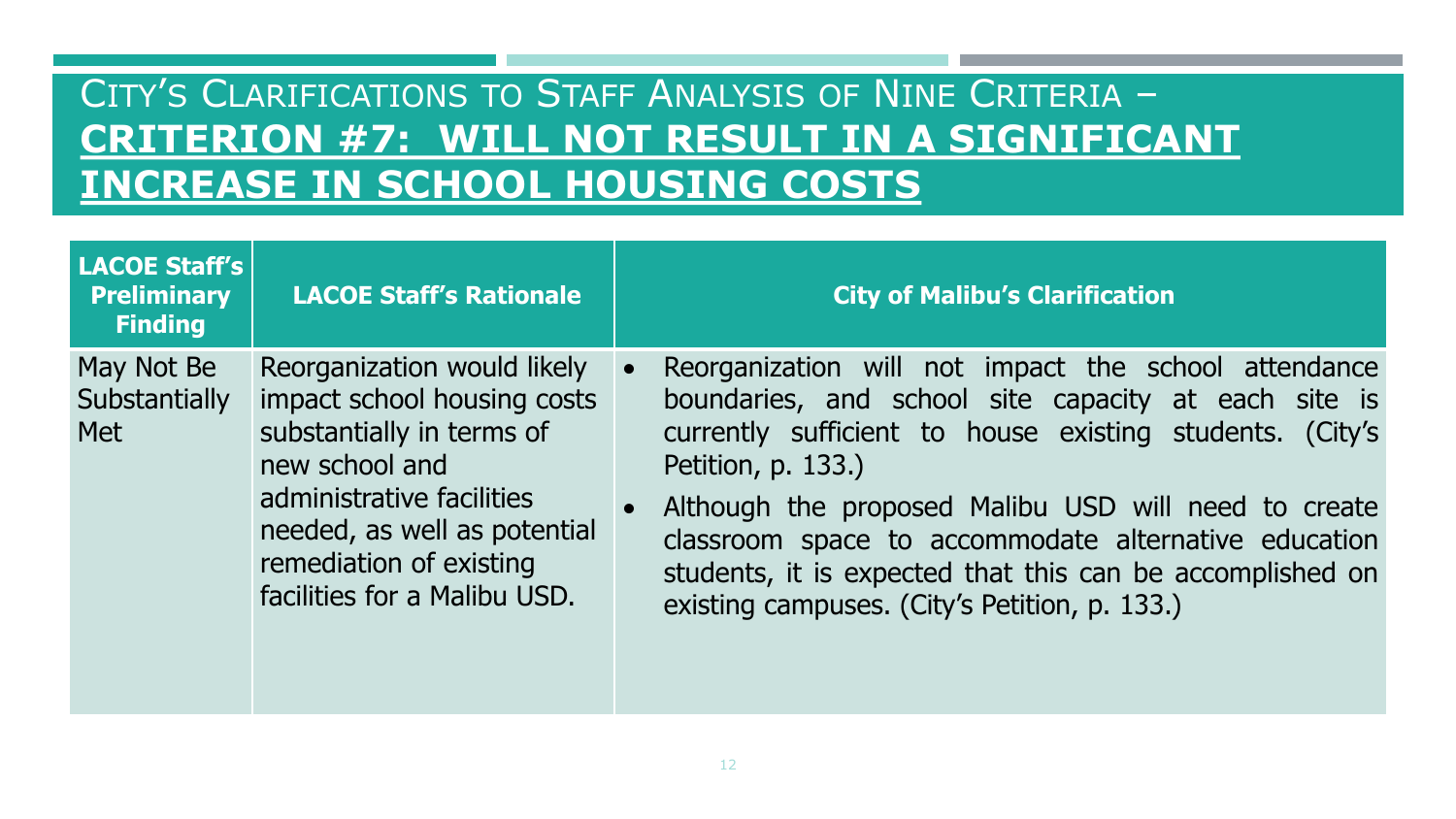## CITY'S CLARIFICATIONS TO STAFF ANALYSIS OF NINE CRITERIA – **CRITERION #9: WILL NOT AFFECT THE FISCAL MANAGEMENT OR STATUS OF THE AFFECTED DISTRICTS**

| <b>LACOE Staff's</b><br><b>Preliminary</b><br><b>Finding</b> | <b>LACOE Staff's</b><br><b>Rationale</b>                                                                                                                               | <b>City of Malibu's Clarification</b>                                                                                                                                                                                                                                                                                                                                                                                                                                                                                                                                                                                                                                                                                                                                                                                                                                                                                                                                                                                                                                                                 |
|--------------------------------------------------------------|------------------------------------------------------------------------------------------------------------------------------------------------------------------------|-------------------------------------------------------------------------------------------------------------------------------------------------------------------------------------------------------------------------------------------------------------------------------------------------------------------------------------------------------------------------------------------------------------------------------------------------------------------------------------------------------------------------------------------------------------------------------------------------------------------------------------------------------------------------------------------------------------------------------------------------------------------------------------------------------------------------------------------------------------------------------------------------------------------------------------------------------------------------------------------------------------------------------------------------------------------------------------------------------|
| May Not Be<br>Substantially<br><b>Met</b>                    | Reorganization is<br>likely to lead a<br>significant impact<br>to the fiscal<br>management of<br>both a new<br>Malibu USD and<br>the resulting<br>Santa Monica<br>USD. | The City's offer addresses Santa Monica USD's per student revenue short-falls<br>through true-up payments to the District for 10 years. (City's Petition, p. 142p.)<br>A portion of the projected additional short-falls reflected in SSC's report are a result<br>of the District's structural budget deficit and the omission of significant budget<br>reductions scheduled for 2020-21FY. (SSC Report, p. 27.) (City's Petition, p. 142.)<br>These short-falls cannot be attributed to the proposed reorganization.<br>SSC failed to include the \$44 million of Other Local Funding in the per pupil revenue<br>snapshot that was highlighted. To omit Other Local Funding as a source of revenue in<br>the per pupil snapshot is not only derelict, but a biased comparison against the City<br>of Malibu. (City's Petition, p. 142.)<br>Santa Monica will most likely remain basic aid in as an independent district even with<br>extreme funding assumptions. This provides assurance that students will be funded<br>well-above basic funding levels most districts are able to operate with. |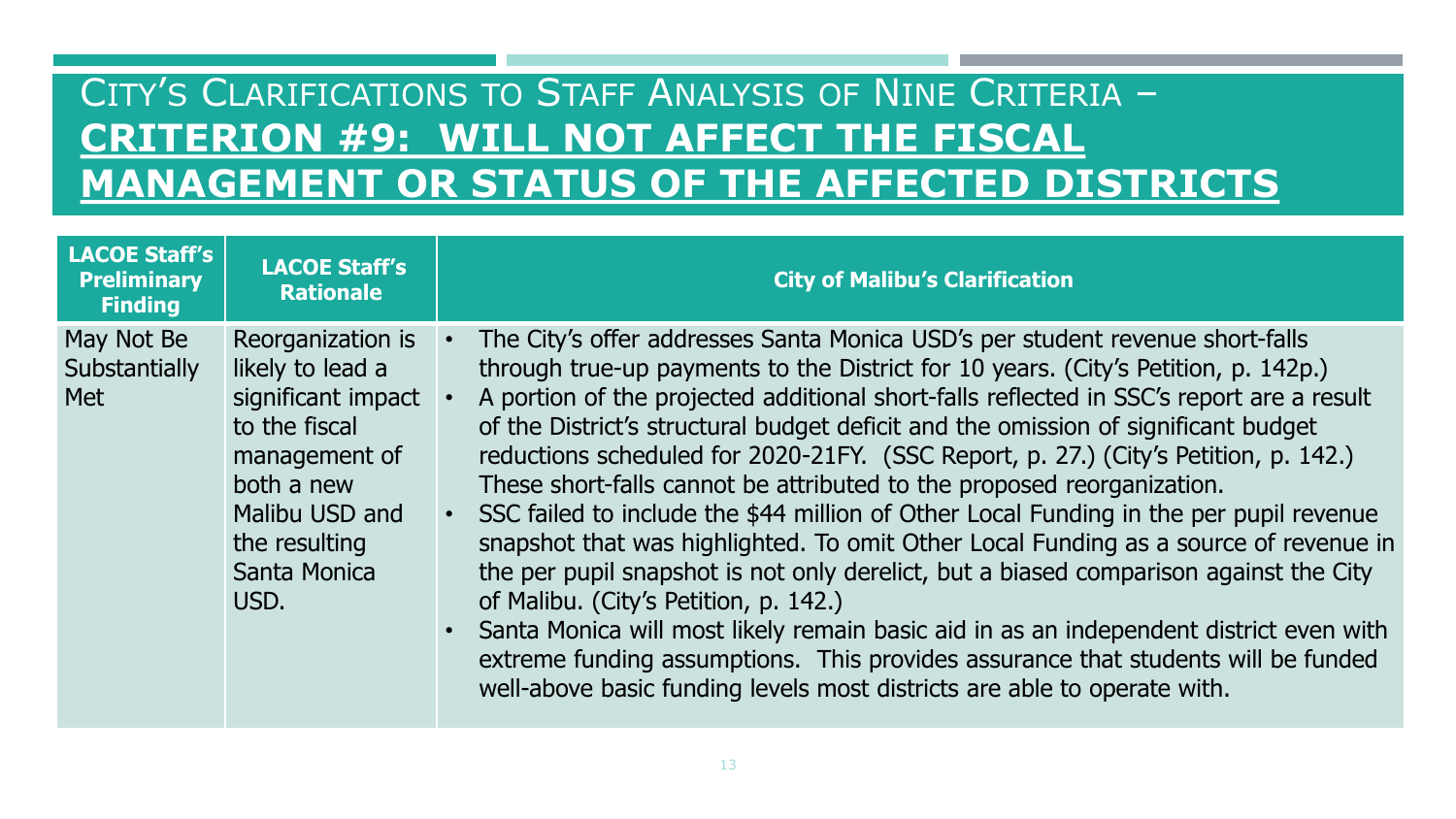#### **SM-MUSD Negotiates in Bad Faith**

Over the past four years, SM-MUSD has REJECTED 11 offers from the City-even though the Board claims it is for separation. Even now, the City has offered to participate in a non-binding, third party negotiation with the District, and the District still fails to respond. So, who's negotiating in bad faith?

#### HISTORY OF CITY OF MALIBU & SM-MUSD PROPOSALS, NEGOTIATIONS, AND OFFERS

| <b>DATE</b> | <b>SUMMARY OF CITY'S OFFERS</b>                                                                                                                                                                | <b>SM-MUSD'S RESPONSE</b> |
|-------------|------------------------------------------------------------------------------------------------------------------------------------------------------------------------------------------------|---------------------------|
| Feb 2017    | #1: City offered revenue neutrality (i.e. to equalize<br>revenues) in both districts until 2030.                                                                                               | <b>REJECTED</b>           |
| Oct 2017    | #2: School Services of California updated the initial forecasts with<br>additional assumptions and extended it to 2033.                                                                        | REJECTED                  |
| Mar 2018    | #3: School Services of California presented a 50-year<br>revenue sharing model.                                                                                                                | <b>REJECTED</b>           |
| Aug 2018    | District's Only Offer in 4 Years<br>The District presented an alternative 50-year revenue sharing<br>model that resulted in a permanent distribution of \$4 billion from<br>Malibu tax payers. | Board adopted this model  |
| Nov 2018    | #4: City counter-offered by adding other local revenues and<br>suggested a split based on assessed valuation.                                                                                  | <b>REJECTED</b>           |
| Feb 2019    | #5: City offered a 20-year step down revenue equalization.                                                                                                                                     | <b>REJECTED</b>           |
| Mar 2019    | #6: City offered a 50-year step down revenue equalization,<br>transferring \$650,250,960 from the proposed Malibu USD.                                                                         | <b>REJECTED</b>           |
| May 2019    | #7: City offered a revenue split based on assessed<br>valuation versus enrollment.                                                                                                             | <b>REJECTED</b>           |
| Jun 2019    | #8: City formally reissued March 2019 offer to the Board,<br>including a 50-year step down revenue equalization.                                                                               | <b>REJECTED</b>           |
| Oct 2019    | #9: City accepted Eastshore Consulting's 50-year<br>revenue sharing model.                                                                                                                     | <b>REJECTED</b>           |
| Feb 2020    | #10: City proposed a legislative solution to insure<br>parcel tax remains intact.                                                                                                              | <b>REJECTED</b>           |
| Mar 2021    | #11: City made its Best and Final Offer, agreeing to share<br>revenues for up to 10 years if Santa Monica's per pupil funding<br>were to fall below its current level.                         | <b>REJECTED</b>           |

Don't fall for the District's rhetoric. Our offers have been fair. Please join Malibu in its effort to gain local control over its schools. Malibu Unified School District---It's Time!!

#### **HISTORY OF NEGOTIATIONS &** CITY'S PROPOSALS



MalibuCity.org/MUSD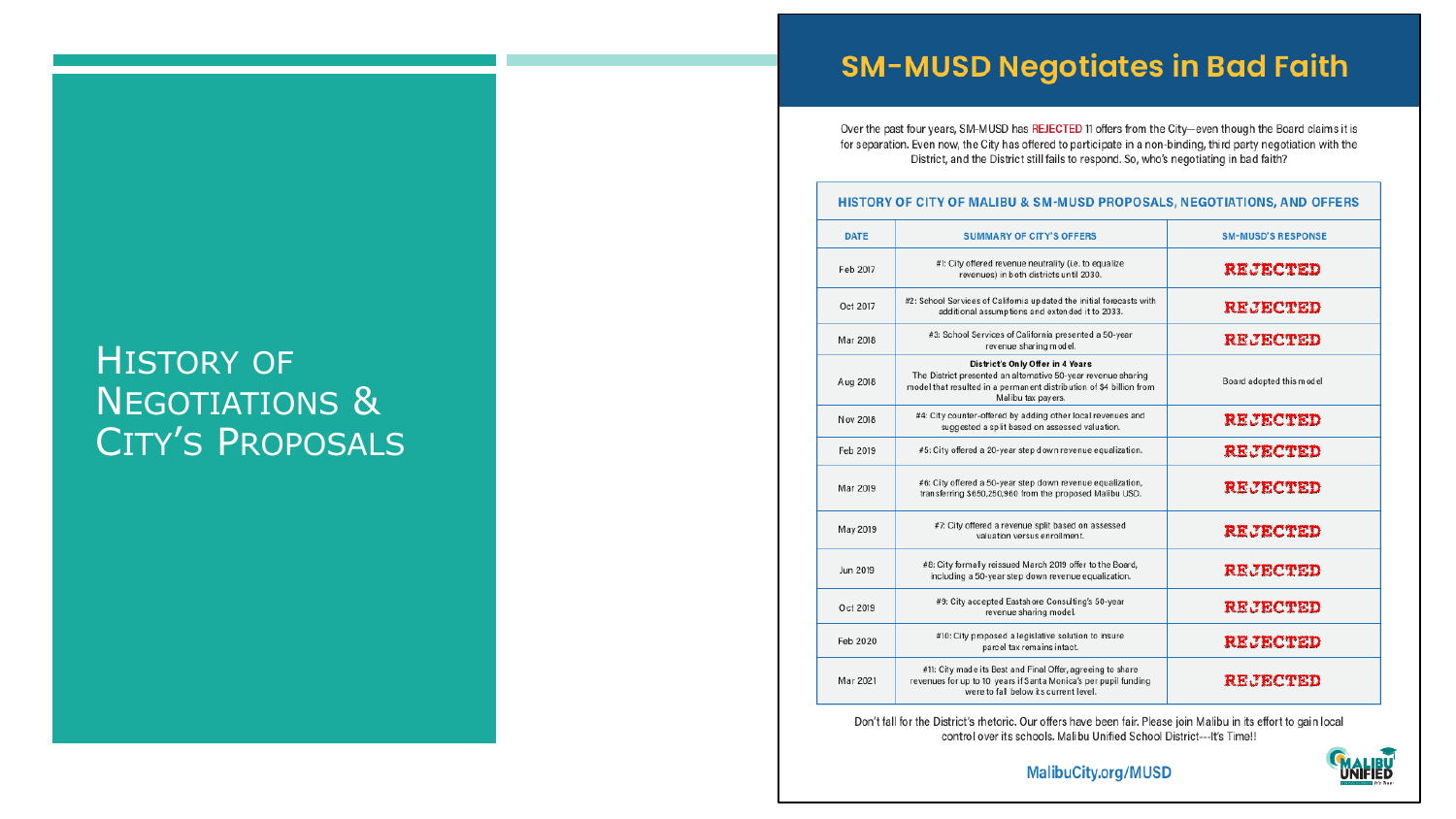#### **SM-MUSD Negotiates in Bad Faith**

Over the past four years, SM-MUSD has REJECTED 11 offers from the City-even though the Board claims it is for separation. Even now, the City has offered to participate in a non-binding, third party negotiation with the District, and the District still fails to respond. So, who's negotiating in bad faith?

| <b>HISTORY OF CITY OF MALIBU &amp; SM-MUSD PROPOSALS, NEGOTIATIONS, AND OFFERS</b> |  |
|------------------------------------------------------------------------------------|--|
|------------------------------------------------------------------------------------|--|

| <b>DATE</b> | <b>SUMMARY OF CITY'S OFFERS</b>                                                                                                                                                                | <b>SM-MUSD'S RESPONSE</b> |
|-------------|------------------------------------------------------------------------------------------------------------------------------------------------------------------------------------------------|---------------------------|
| Feb 2017    | #1: City offered revenue neutrality (i.e. to equalize<br>revenues) in both districts until 2030.                                                                                               | REJECTED                  |
| Oct 2017    | #2: School Services of California updated the initial forecasts with<br>additional assumptions and extended it to 2033.                                                                        | REJECTED                  |
| Mar 2018    | #3: School Services of California presented a 50-year<br>revenue sharing model.                                                                                                                | REJECTED                  |
| Aug 2018    | District's Only Offer in 4 Years<br>The District presented an alternative 50-year revenue sharing<br>model that resulted in a permanent distribution of \$4 billion from<br>Malibu tax payers. | Board adopted this model  |
| Nov 2018    | #4: City counter-offered by adding other local revenues and<br>suggested a split based on assessed valuation.                                                                                  | REJECTED                  |
| Feb 2019    | #5: City offered a 20-year step down revenue equalization.                                                                                                                                     | REJECTED                  |
| Mar 2019    | #6: City offered a 50-year step down revenue equalization,<br>transferring \$650,250,960 from the proposed Malibu USD.                                                                         | REJECTED                  |

#### HISTORY OF NEGOTIATIONS & CITY'S PROPOSALS

| Aug 2018 | <b>District's Only Offer in 4 Years</b><br>The District presented an alternative 50-year revenue sharing<br>model that resulted in a permanent distribution of \$4 billion from<br>Malibu tax payers. |          | Board adopted this model                                                                                                                                                                     |          |  |
|----------|-------------------------------------------------------------------------------------------------------------------------------------------------------------------------------------------------------|----------|----------------------------------------------------------------------------------------------------------------------------------------------------------------------------------------------|----------|--|
|          |                                                                                                                                                                                                       | Feb 2020 | #10: City proposed a legislative solution to insure<br>parcel tax remains intact.                                                                                                            | REJECTED |  |
|          |                                                                                                                                                                                                       | Mar 2021 | #11: City made its Best and Final Offer, agreeing to share<br>revenues for up to 10 years if Santa Monica's per pupil funding<br>were to fall below its current level.                       | REJECTED |  |
|          |                                                                                                                                                                                                       |          | Don't fall for the District's rhetoric. Our offers have been fair. Please join Malibu in its effort to gain local<br>control over its schools. Malibu Unified School District----It's Time!! |          |  |
|          |                                                                                                                                                                                                       |          | MalibuCity.org/MUSD                                                                                                                                                                          |          |  |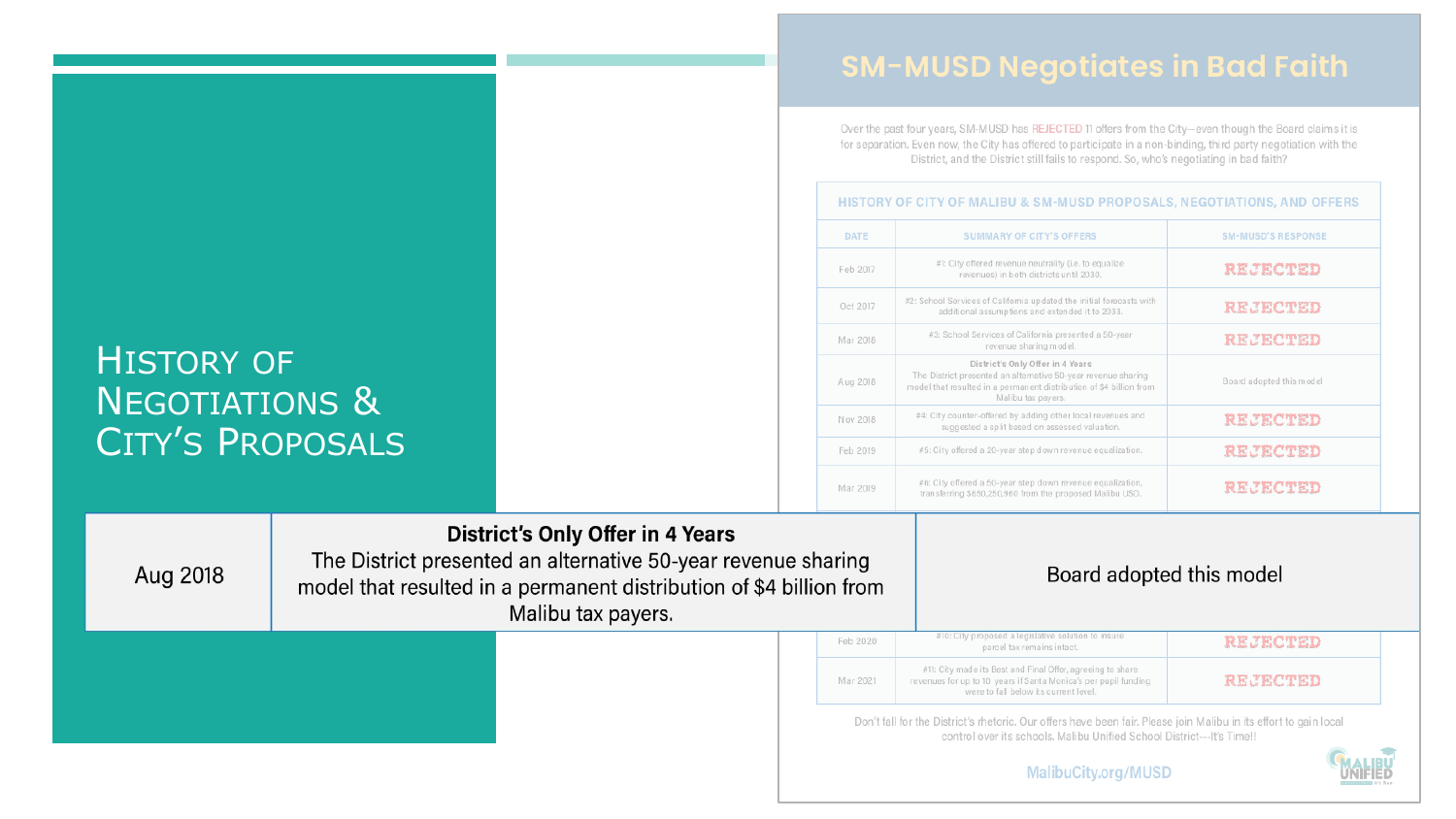#### HISTORY OF NEGOTIATIONS & CITY'S PROPOSALS

#### **SM-MUSD Negotiates in Bad Faith**

| Over the past four yea<br>for separation. Even n | <b>SM-MUSD'S RESPONSE</b>       | the Board claims it is<br>y negotiation with the |
|--------------------------------------------------|---------------------------------|--------------------------------------------------|
| <b>District</b>                                  | <b>REJECTED</b>                 | d faith?                                         |
| <b>HISTORY OF CITY</b>                           |                                 | <b>NS, AND OFFERS</b>                            |
| <b>DATE</b>                                      | <b>REJECTED</b>                 | <b>SD'S RESPONSE</b>                             |
| Feb 2017                                         | #1<br><b>REJECTED</b>           | <b>JECTED</b>                                    |
| #2: School<br>Oct 2017                           | a                               | ECTED                                            |
| Mar 2018                                         | Board adopted this model<br>#3: | <b>ECTED</b>                                     |
| The Dist<br>Aug 2018<br>model tha                | <b>REMECTED</b>                 | dopted this model                                |
| #4: City<br>Nov 2018                             | <b>REJECTED</b>                 | ECTED                                            |
| #5: Cit<br>Feb 2019                              |                                 | <b>ECTED</b>                                     |
| #6: Cit<br>Mar 2019<br>transfe                   | <b>REJECTED</b>                 | <b>IECTED</b>                                    |
| May 2019                                         | #7<br><b>REJECTED</b>           | <b>JECTED</b>                                    |
| #8: C<br>Jun 2019                                | incl                            | <b>IECTED</b>                                    |
| Oct 2019                                         | #9<br><b>REJECTED</b>           | <b>ECTED</b>                                     |
| Feb 2020                                         | #1                              | <b>ECTED</b>                                     |
| #11: C<br>Mar 2021<br>revenues                   | <b>REJECTED</b>                 | <b>IECTED</b>                                    |
| Don't fall for the Dis                           | <b>REJECTED</b>                 | effort to gain local                             |
|                                                  | <b>REJECTED</b>                 |                                                  |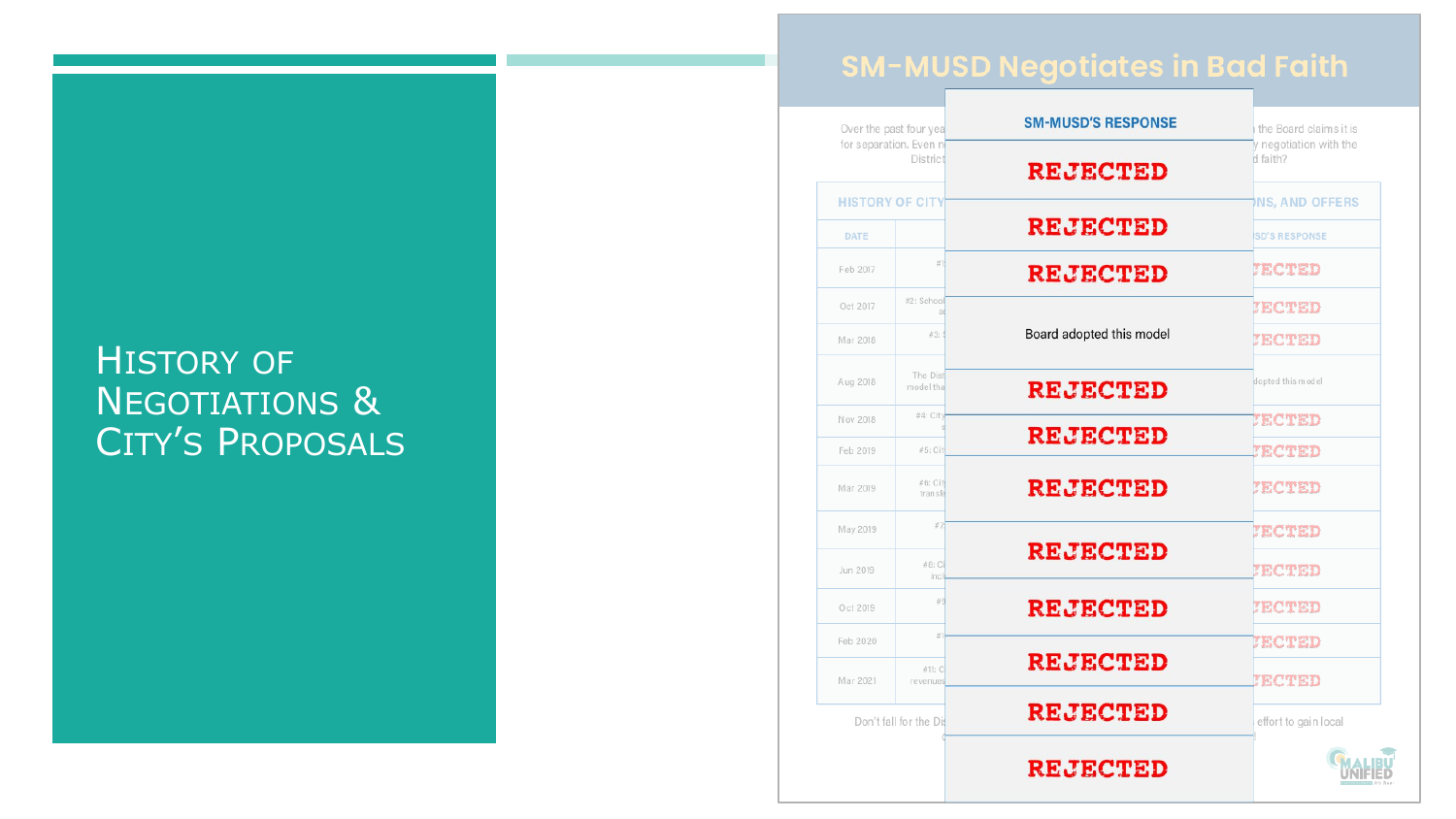# HISTORY OF NEGOTIATIONS & CITY'S PROPOSALS

# **City's Best and Final Offer – March 2021**

- **MUSD** will transfer additional property taxes for up to 10 years, if SMUSD per pupil funding falls below current levels of \$16,000
- **Property owned by SMMUSD to be allocated to future district** based on location
- SMUSD to share in start up costs to create a MUSD District Office
- SMMUSD would support reorganization effort